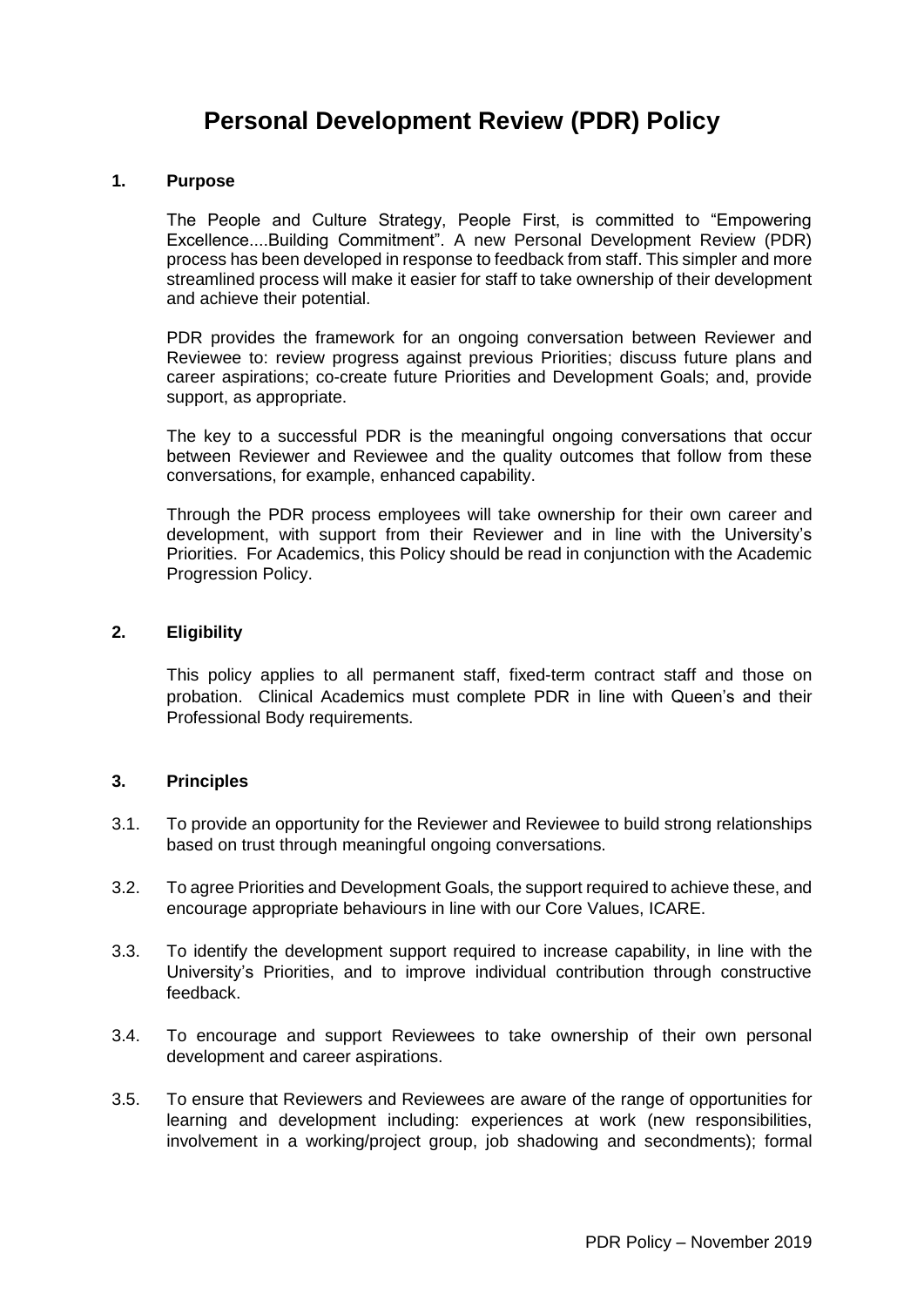learning (face to face or online, structured courses or qualifications); and social learning by interacting with others (mentoring, networking etc.).

- 3.6. To celebrate an employee successfully achieving Priorities, Development Goals and realising their potential.
- 3.7. To acknowledge the contribution that staff make through service on University networks and advisory groups.
- 3.8. To integrate the PDR and connected Academic Progression processes: Confirmation in Post (CIP); Academic Promotion; Professorial Salary Review (PSR), to become one annual integrated process for Academics at all levels, including Professors and Probationers. This will be underpinned by academic career pathways and revised Academic Profiles.

# **4. PDR Cycle**

- 4.1. The PDR process is an annual cycle aligned to the academic year. The expectation is that there is an ongoing conversation between Reviewer and Reviewee which includes an Annual PDR Meeting. This meeting, which will normally take place between June and September, will review progress against previous Priorities and Development Goals, discuss and agree future Priorities and Development Goals, and plan effective support and development.
- 4.2. For the Annual PDR Meeting, the Reviewer should agree a date with the Reviewee, giving adequate notice to allow the Reviewee time to prepare sufficiently.
- 4.3. The Reviewer, along with the Reviewee, will agree the frequency of meetings outside the Annual PDR Meeting. Best practice indicates that quarterly meetings are most beneficial.

# **5. PDR Process**

- 5.1. The process provides the framework for ongoing conversations, formal and informal, in which both Reviewer and Reviewee co-create Priorities and Development Goals, identify skills gaps and put a plan in place to close.
- 5.2. For each stage of the PDR process, the Reviewer should agree the meeting date with the Reviewee, giving adequate notice to allow the Reviewee time to prepare sufficiently.
- 5.3. There are two PDR forms, one for Academics and one for Research and Professional Services Staff. These forms can be used for each stage of the PDR process.
- 5.4. PDR should not be used as a means to manage poor performance and any substantive issues should not be raised for the first time through a PDR meeting. However, where appropriate development interventions have not satisfactorily solved performance issues, then it may be necessary to move into formal procedures. The University's [Capability & Disciplinary procedures](http://www.qub.ac.uk/directorates/HumanResources/workplace-conduct/) will be used to help manage poor performance.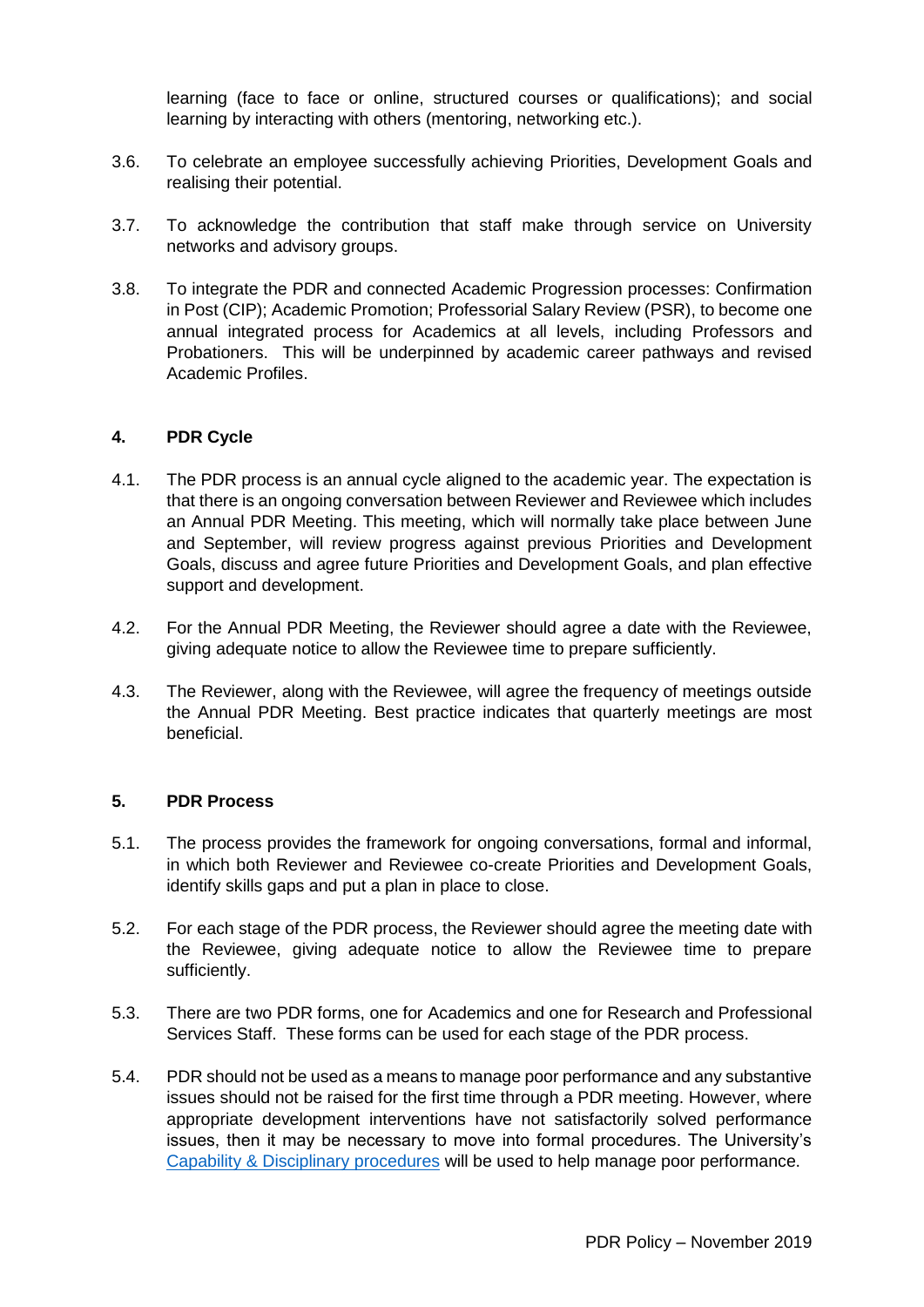5.5. The objective of all PDR conversations is to achieve agreement between the Reviewer and Reviewee this principle should be emphasised throughout. However, if agreement cannot be reached on what should be recorded, the Reviewee should submit an appeal to the Reviewer's line manager (or next senior person) provided there is a procedural or substantive reason for doing so. The outcome of the appeal is final.

# **6. Roles and Responsibilities**

#### 6.1. Reviewee

Reviewees are responsible for actively engaging in PDR, preparing for PDR meetings, agreeing Priorities and Development Goals, skills gaps and developmental actions to close. Reviewees will take ownership of their own development and career path.

### 6.2. Reviewers

The primary role of the Reviewer is to ensure that PDR provides the opportunity for regular, meaningful, personal development conversations focusing on contribution and quality outputs. In turn, this will enable Reviewees to reach their full potential and maximise their contribution.

6.3. Head of School/Director

Heads of Schools/Directors are responsible for identifying Reviewers, meeting with them to communicate local/institutional Priorities and to ensure clarity around their PDR roles and responsibilities

6.4. Faculty Pro-Vice-Chancellor, Registrar and Chief Operating Officer, Head of School and Director

Faculty Pro-Vice-Chancellors/Registrar and Chief Operating Officer will ensure that institutional Priorities are cascaded across the University.

# **7. Equality and Diversity Policy**

The University values and promotes equality and diversity and will seek to ensure that it treats all individuals fairly and with dignity and respect. It is opposed to all forms of unlawful and unfair discrimination. Queen's University seeks to provide equality to all, irrespective of gender, including gender re-assignment; marital or civil partnership status; having or not having dependants; religious belief or political opinion; race (including colour, nationality, ethnic or national origins, including Irish Travellers); disability; sexual orientation and age. Please click [here](http://www.qub.ac.uk/directorates/HumanResources/hr-filestore/Filetoupload,866894,en.pdf) to view a copy of the Equality and Diversity Policy.

### **8. Section 75 Statement**